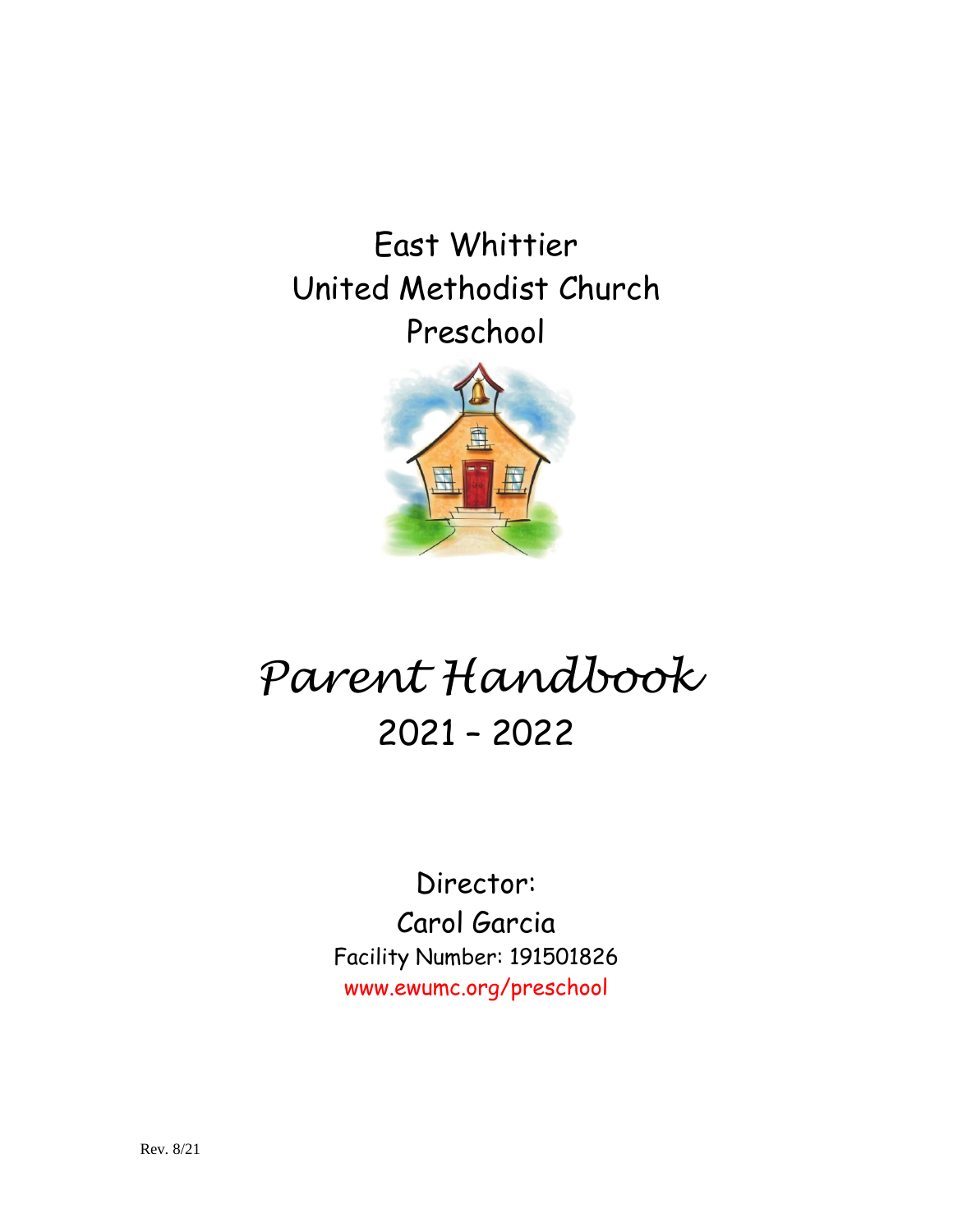# WELCOME TO EAST WHITTIER UNITED METHODIST CHURCH **PRESCHOOL**

#### Dear Parents,

We welcome you and your child to EWUMC Preschool. We strongly believe that open communication between parents and our staff is essential to fully meeting the needs of your child. We look forward to developing a positive relationship with you.

Early experiences are vital to your child's growth and development. Early childhood experts agree that personality, identity, and language are largely formed by the time your child is six years old.

EWUMC Preschool is an important resource for your child during these formative years. We believe that guidance by skilled, trained teachers allows your child's physical, social, emotional, mental, and spiritual development to progress smoothly and naturally. Our developmentally appropriate programs support imagination and a natural love of learning.

Excellent learning resources and our dedicated staff combine to enhance the learning process and help each child grow and develop. We provide a nurturing environment filled with warmth and encouragement. Your child will discover friendship and sharing while developing a positive self-image. Our philosophy and staff make EWUMC Preschool uniquely qualified to support you as you raise your child.

The purpose of the handbook is to share information and ideas with parents, to promote understanding of our program, and to foster a spirit of cooperation between parents and our staff. We hope you will find it useful as an orientation to our policies and services.

> Sincerely, Carol Garcia **Director**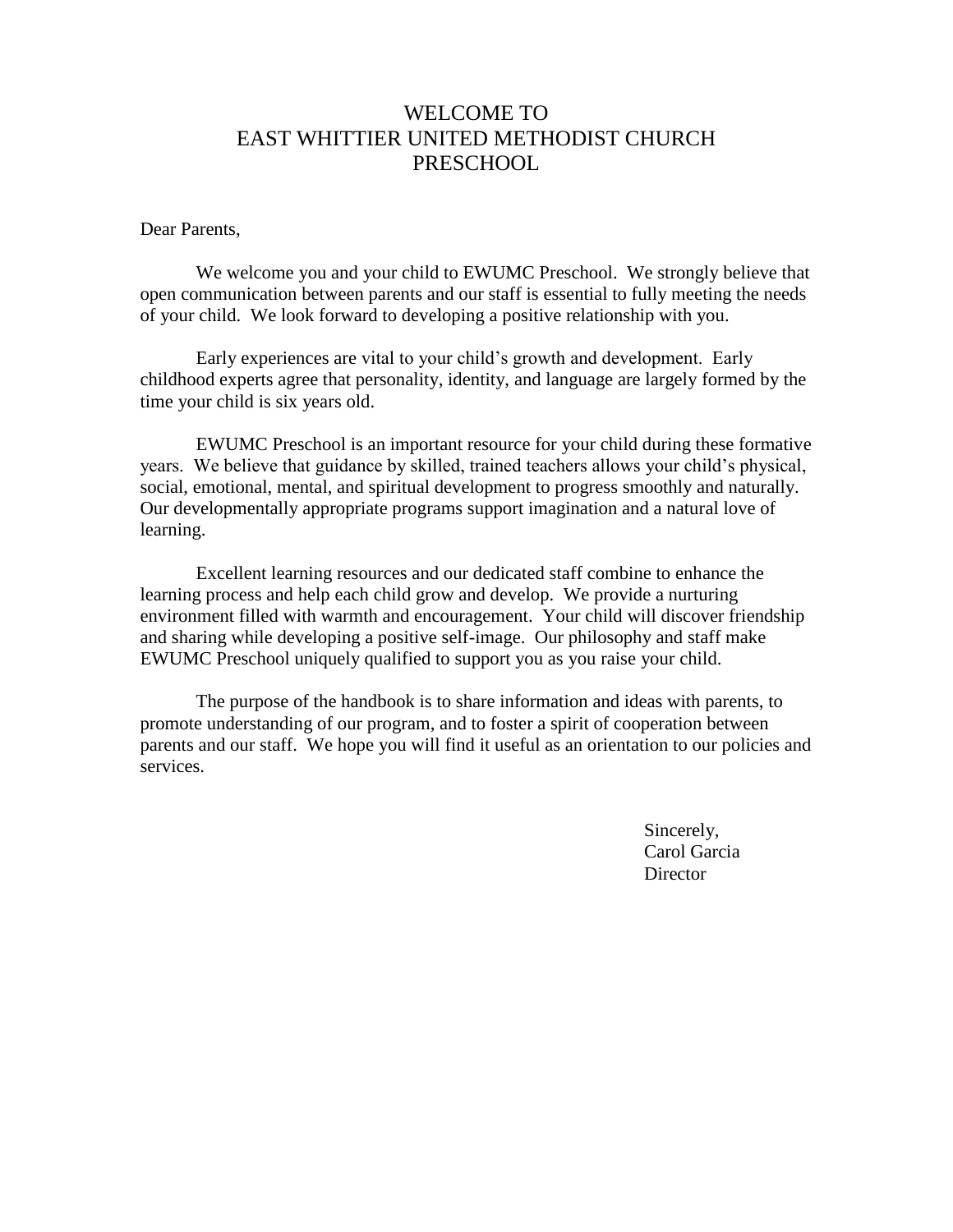## ABOUT US

#### Mission Statement

For as much as Jesus said, "Let the little children come unto me…" the purpose of the EWUMC Preschool is to provide special and meaningful experiences for children to grow and develop in a warm and loving social climate, which includes an emphasis on Christian teachings.

#### **Organization**

EWUMC Preschool was established in 1957 and is a ministry of the East Whittier United Methodist Church. The preschool is a non-profit community service. We are fully licensed by the state of California. Our license number is 191501826. The tax identification number is 95-6005638.

#### Philosophy

At the EWUMC preschool, we offer a balanced preschool program which helps children develop physically, socially, emotionally, intellectually and cognitively— "increasing in wisdom and stature, and in favor with God and Man" (Luke 2:52).

We celebrate the unique personality of each child. Our children are encouraged to express their feelings creatively and solve problems critically. We wish to enrich each child's total development and have each child reach his or her potential.

Like the rest of us, however, children live in groups. We help children develop the skills of socialization—working and playing with others, constructive problem solving, cooperation, taking responsibility for our own behavior, and respect for others.

At the EWUMC Preschool program, we try to prepare the children for their formal school years, but, even more, we try to prepare them for life. To us, this means helping them learn to pursue their individual paths and, at the same time, helping them learn to get along well with others. We recognize that children mature and develop at very individual and uneven rates, and that pushing children into academic skills for which they are not ready is futile and sometimes damaging. At the EWUMC Preschool, we prepare children for school by (1) providing a rich background of experiences, which we know is a powerful learning advantage later, and (2) teaching our children to operate in social and group environments such as those they will find in the school they will later attend.

While academic skills are not always the main focus of our program, exploring the world, learning to work and play together, and developing a sense of God's love are all more important than the academics at this age. This does not mean that we neglect language development, nor does it mean we will never use activities which promote readiness for academic skill. We do these kinds of activities when it is appropriate.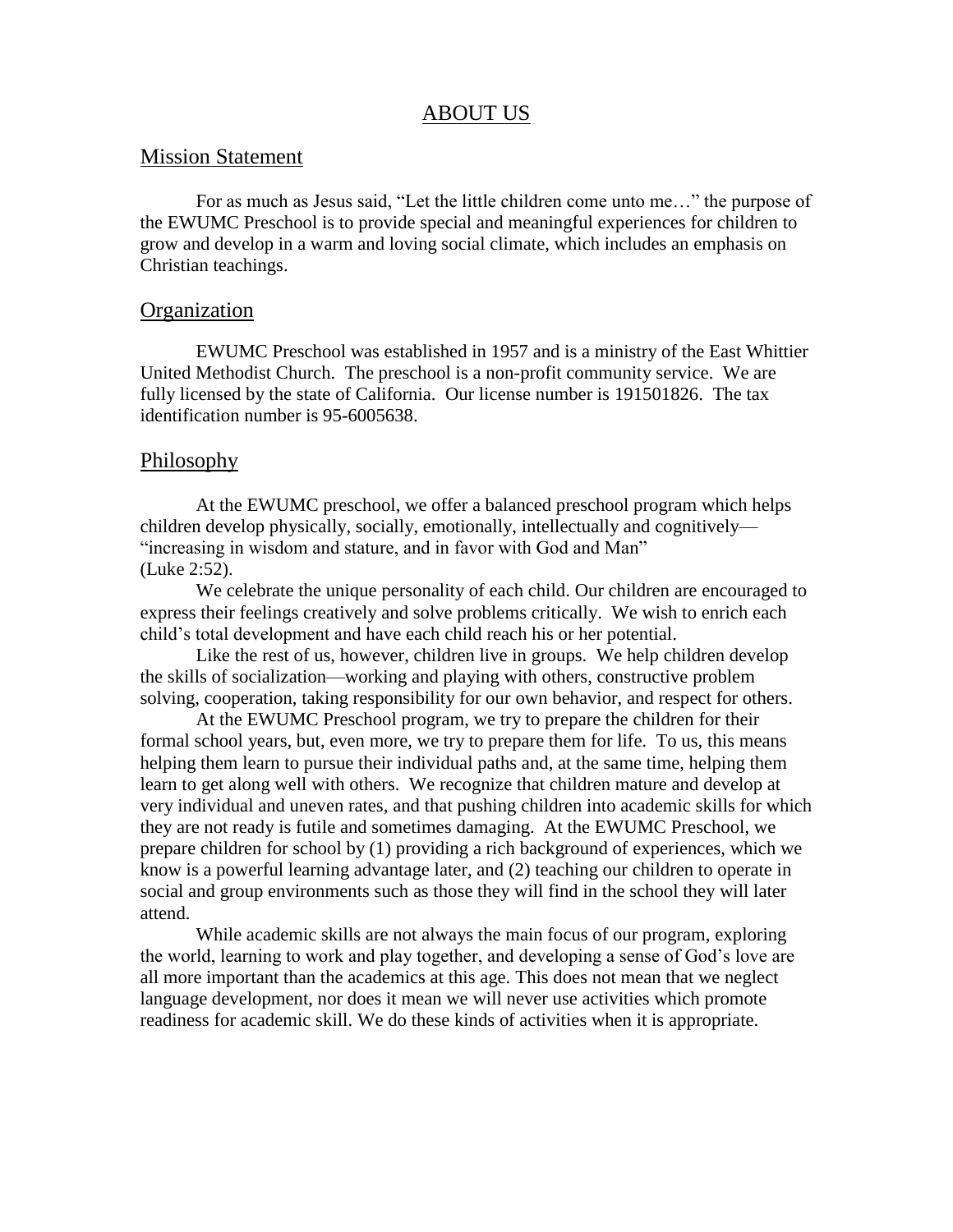# Goals

- 1. To provide a safe nurturing environment in which a child is able to develop socially, emotionally, creatively, cognitively, physically, and spiritually.
- 2. To guide each child in developing skills needed to get along with others, share, respect each other's rights, communicate, take responsibility for oneself and one's behavior, respect one's self, and solve problems with other people.
- 3. To enrich the child's world through the creative arts, music, books, nature and science.
- 4. To provide activities and equipment especially designed to encourage development of large and small muscles.
- 5. To foster growth of Christian ideals and attitudes through such activities as Bible stories and chapel, as well as work and play activities.
- 6. To provide opportunities for parental involvement with their children's learning and development through many activities.
- 7. To insure that each child's insatiable curiosity remains alive, encouraging each child to explore, investigate, learn, and to think independently.

# **Statement of Faith**

- 1. *We believe* God loves and cares for everyone.
- 2. *We believe* any of us can talk to God at any time, in any place.
- 3. *We believe* Jesus is God's son and our Savior.
- 4. *We believe* the Bible is the Word of God inspired by the Holy Spirit.
- 5. *We believe* the Church is the people of God, who gather together to worship, pray, serve and have fellowship with each other.
- 6. *We believe* Jesus taught us to be courteous, helpful, kind, sharing, and patient.
- 7. *We believe* families are a part of God's plan for us.

# Core Values

As a ministry of EWUMC, the preschool's core values align with the church's vision of loving God, loving each other, and loving our world. They represent scriptural ideals that guide all areas of school life. THE EWUMC Preschool is devoted to:

Loving God by…

\*pursuing God-honored excellence and creativity in all aspects of the school \*cultivating spiritual growth and discipleship

\*igniting a lifestyle of worship

Loving Each Other by…

\*viewing everyone—including staff, parents, and children—as important \*identifying and celebrating the unique giftedness and heritage of each child \*valuing relationships and adhering to principles that promote respect and unity \*providing a safe, positive learning environment

## Loving Our World by…

\*nurturing the vision and habits of lifelong service to others \*exercising responsible stewardship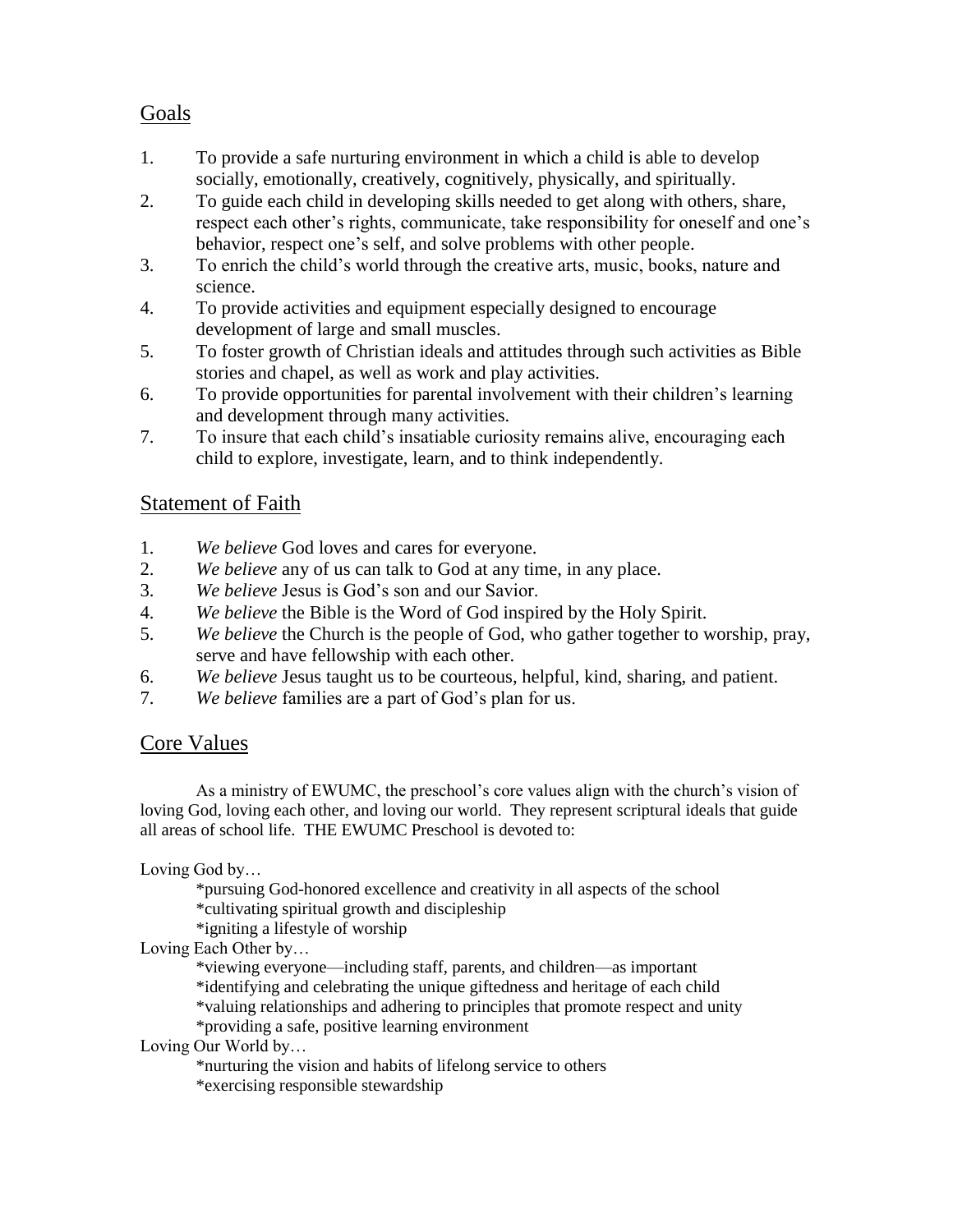# Family Priority

The Bible has given parents the duty of rearing their children, bringing them up in the discipline and instruction of the Lord as set forth in Ephesians 6:1-4. Our school understands the biblical role of parents and family and is committed to the growth and development of this God ordained institution.

We recognize the Godly standards of parenthood as:

\*being in authority over their children

*"Children obey your parents in the Lord, for this is right. Honor your father and mother which is the first commandment with a promise that you may enjoy a long life on earth"* Eph. 6:1-3 \*providing leadership for their children, and *"…teach God's commandments to your children and to their children after them."* Duet. 4:9 \*being the primary trainers of their children. *"Fathers, do not exasperate your children; instead bring them up in the training and instruction of the Lord." Eph. 6:4*

We believe in the importance of family/home and support family institution.

As a staff, we are committed to Jesus Christ, dedicated to the work He has called us to do, and acknowledge that we "train and educate" on behalf of the parents, not in place of them, and view ourselves as an extension of the education process of the home. We place strong emphasis on good communication between parents and staff.

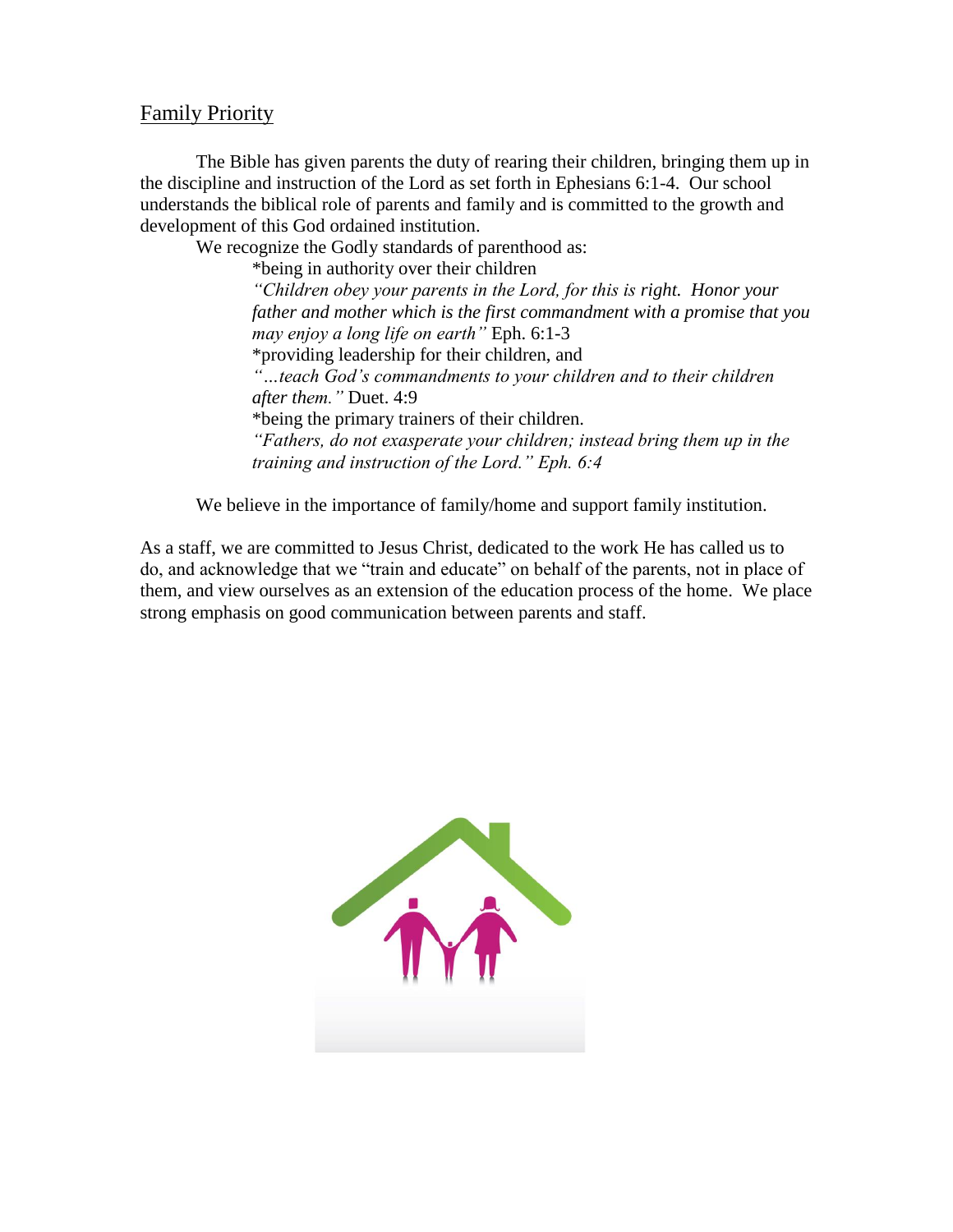# OUR PROGRAM

We are established to promote preschool education with a spiritual dimension for the children of the Whittier and surrounding areas. Our primary goal is to provide a safe, happy place where children can grow in their understanding that there is a creator, God, who loves them and desires a personal relationship with them. We also want to provide a supportive, educationally rich environment and programs consistent with the highest standards that will allow your child to develop to their maximum potential.

Because children learn and develop by experiencing the world as a whole, the EWUMC outcomes and benchmarks cover four major domains (or areas) of development. These four domains represent a commonly held, and research based organization of dimensions of children's overall development. Though presented separately, the four domains of children's development in one area often influence and/or depend upon development in other areas. It is, therefore, imperative to recognize the interconnectedness of children's early development and learning. For that reason, no single domain is more important that another.

The domains used to organize the EWUMC Preschool outcomes are:

- **Physical Well-being, Health, and Motor Development.** This domain encompasses children's physical health and ability to engage in daily activities.
- **Social and Emotional Development.** This domain addresses the emotional competence and ability to form positive relationships that give meaning to children's experiences in the home and at school.
- **Cognitive and General Knowledge.** This domain includes children's ability to understand and think about the physical and social worlds. In particular, this domain focuses on children's knowledge of objects in the world around them, their logic and mathematical knowledge, their knowledge of agreed-upon social conventions such as numbers and colors, and their understanding and appreciation of the arts in their lives.
- **Spiritual Development.** This domain encompasses children's awareness that there is a loving God who created all things and desires a personal relationship with us. It focuses on key concepts such as who God is (Father, Son and Holy Spirit), the Holy Bible as God's word to us, how to best live our lives (moral development), the gift of salvation through Jesus Christ, and the promise of heaven and eternal life in Him.

The aim of EWUMC Preschool is to partner with parents to spiritually, socially, emotionally, physically, and cognitively prepare children for school readiness and the plan God has for their life, as well as to support parents in their role to raise their children as God desires. The following outcomes represent overarching goals of the preschool program as it relates to children's growth.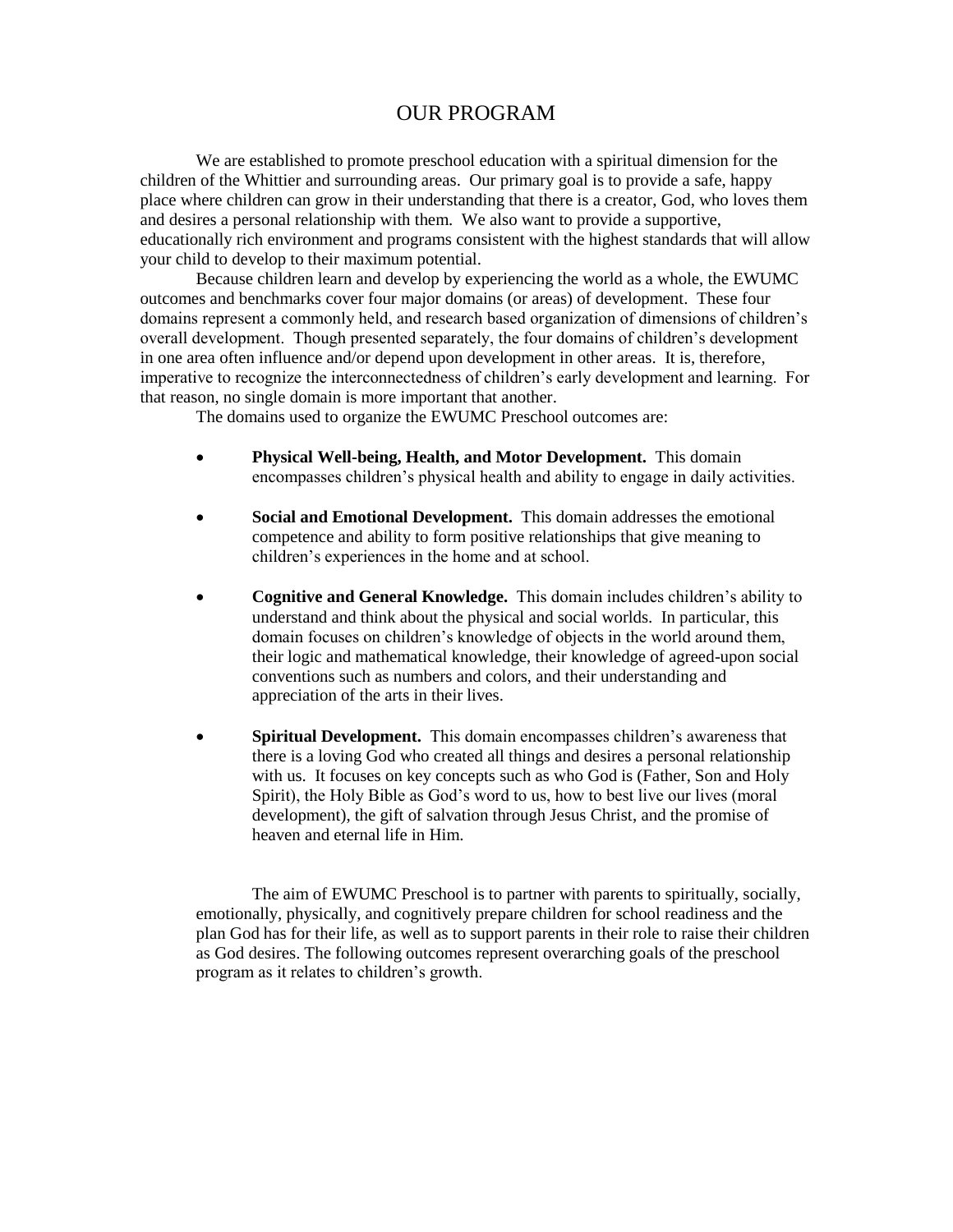## PROCEDURES AND INFORMATION

### Hours of Operation

The preschool is open from 6:30 am to 6:00 pm Monday through Friday all year round. The preschool program begins at 9:00 am. Please have your child to school on time. All children MUST be picked up from school by 6:00 pm. Our license does not allow us to care for children past 6:00 pm.

#### Non Discrimination

The EWUMC Preschool is operated on a non-discriminatory basis and no one shall be excluded from enrollment because of race, color, sex, religion or national origin.

#### Classroom Information

The EWUMC Preschool program operates twelve months of the year. We offer a full time and part time program. Children may attend the morning program 9:00 a.m.-12:30 p.m. or attend through extended hours. We are open until 6:00 p.m.

The preschool program is designed so that each child can learn according to his own individual interests. This way of learning is called "intrinsic motivation" or learning because it interests you. Intrinsic motivation is one of the highest forms of learning.

Our program is designed to involve the children. We allow the children to find out what they can do, to provide opportunities for them to grow, and even to make mistakes and learn from them. Lessons are designed around a learning theory, and are geared to the development level of the children. We want your child to have fun while learning. "Play is the work of the child." (quote from Jean Piaget, noted Swiss child psychologist).

Our classes are divided first according to chronological age, but further adjustments may be made as we discern individual abilities and development.

#### The Preschool Staff

Each member of the preschool staff is chosen by the Director and approved by the Board of Directors who, in turn, is responsible to the church. Staff members are chosen based on previous work with young children, training in Early Childhood Education Classes (ECE), experience, and personality, which must be warm, loving and positive. Each member of the staff meets the State of California Depart of Social Services requirement for preschool teachers. They are Christians and share their love of God with the children. Our staff members are members of Church Related Early Childhood Education Fellowship. We encourage the staff to also be members of the National Association of Education for Young Children, and the Whittier chapter of the Association of Education for Young Children. They are continuously improving and growing in their professional skills through courses in Early Childhood Education and workshops designed to meet particular areas of teaching young children.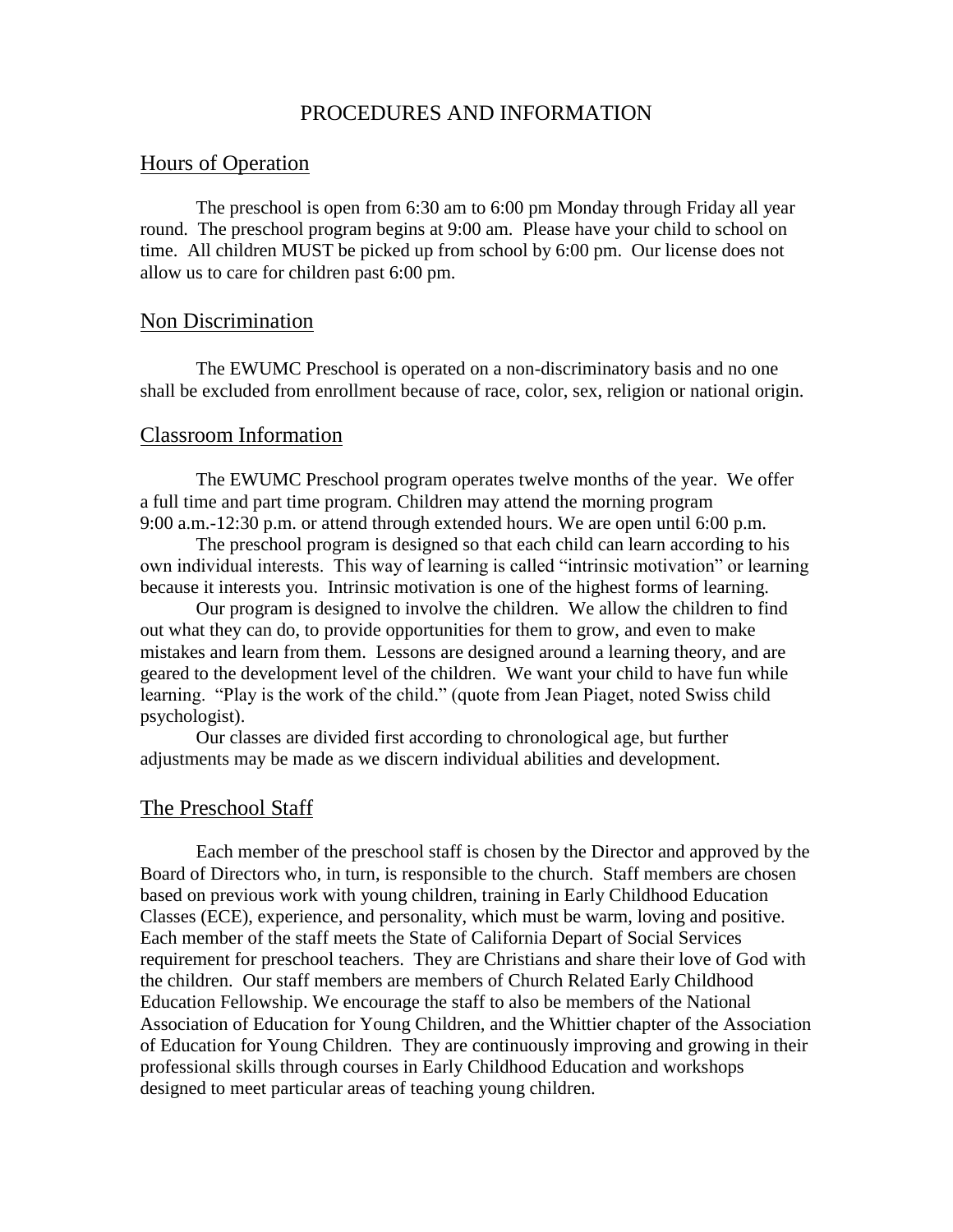# Arrival and Departure

All children coming to the Children's Center must be brought into the classroom or play yard by a responsible adult who may not leave until the child has been received by a teacher. You will sign your child in/out using the Smart Care kiosk outside Room 3. In addition, there is a manual sign/in sheet that can be used. The signer MUST BE 18 YEARS OLD to sign a child in or out of the school. The center will not release the child to anyone other than the parent or guardian unless there is written permission from the parent or guardian on file. If the adult picking up or dropping off fails to sign them in/out we will issue a warning. **Upon subsequent failure to sign in/out, we reserve the right to fine a parent \$50.00 per infraction. Late pick up fees will be charged at \$1.00 per minute—no exceptions**. (After 12:30 p.m. for half-day students and after 6:00 p.m. for full-day students.)

When dropping off and picking up your child, please remember to observe the following rules: (1) the speed limit in the parking lot is 10 miles per hour; (2) a car must have a handicapped sticker or placard displayed in order to park in the designated handicapped parking spaces; (3) please enter and exit the school through the main gates and make sure the gates are securely closed.

## Holidays

 The preschool will be closed the following days. No credits on tuition will be given for holidays since the teachers are paid for these days, just as most companies pay their employees.

New Year's Day (Jan.) Labor Day (Sept.) Martin Luther King Jr. Birthday (Jan.) Veteran's Day (Nov.) President's Day (Feb.) Thanksgiving and day after (Nov.) Memorial Day (May) Christmas Eve (close at 12:00 pm) Independence Day (July) Christmas Day (Dec.)

If a holiday falls on a Saturday, the school will be closed the Friday before. If a holiday falls on a Sunday, the school will be closed the Monday after.

# Payment of Fees

The parent will pay the center in advance for regular care given to the child. Responsibility for payment on time is that of the parent. Tuition is due on the first day of the month that your child attends school. Payment may be made on-line through the SmartCare app, or by cash/check. Checks should be made out to *East Whittier United Methodist Church Preschool* or *EWUMC Preschool***.** An annual non-refundable registration fee shall be paid for each child. This amount will be added to the September tuition. **To expedite the posting of fees, we request that you write your child's full name on the memo portion of your check.**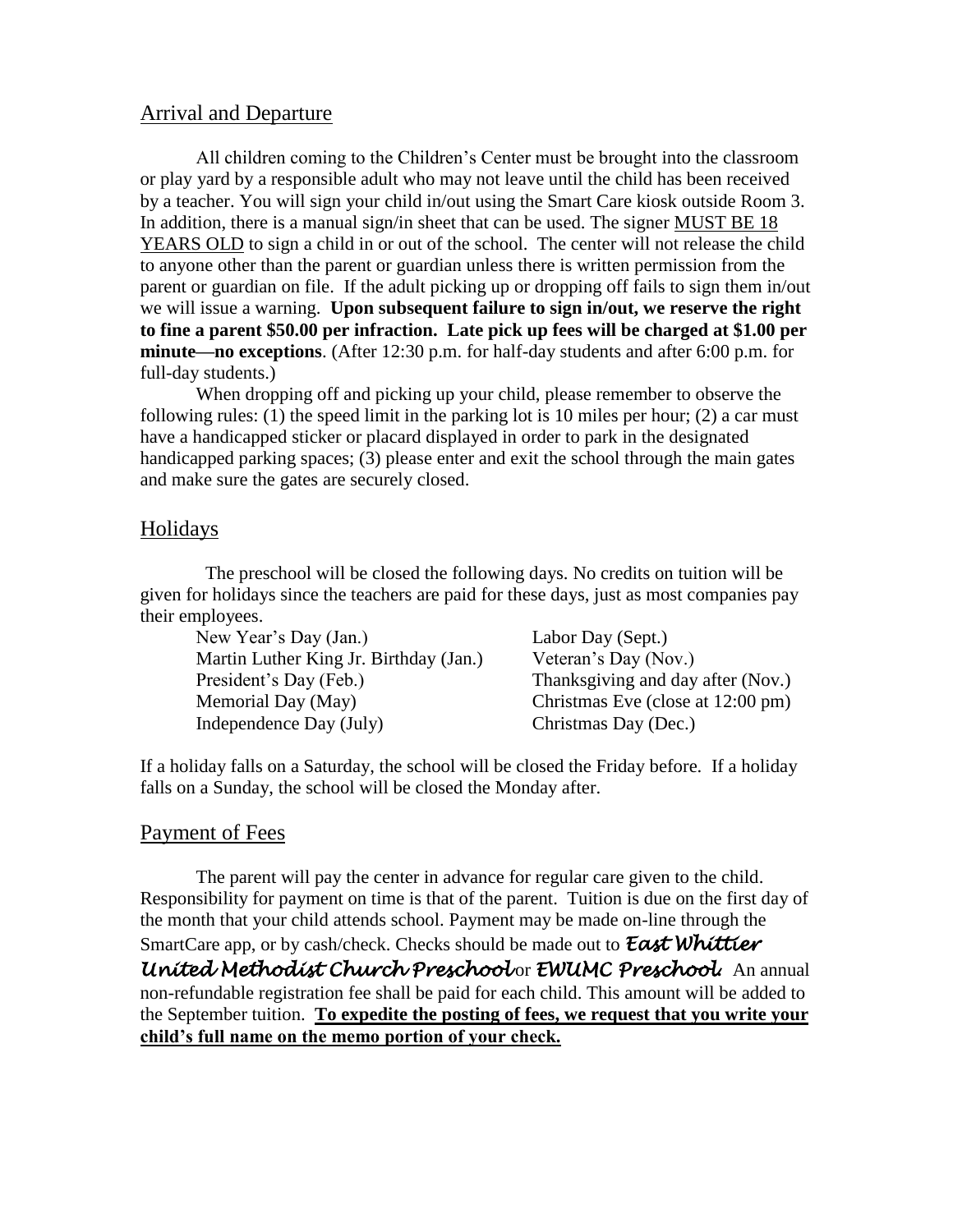The preschool cannot carry past due accounts. **Tuition must be paid no later than the 15th of each month, but should be paid as early in the month as possible.** There will be a  $$25.00$  late fee for tuition payments made after the  $15<sup>th</sup>$  of the month. Tuition checks may be turned in directly to the office or left in the white mailbox attached to the door of Room 3. If tuition is unpaid, the parent or guardian agrees to pay all costs of collection, which may include attorney fees, and all other costs of collection under state law.

Multiple child discounts are available for the second and third child enrolled, and to parents who are employed by, or who are members of the East Whittier United Methodist Church. Please see the Director.

A thirty-day notice will be given prior to any change in tuition or registration fees.

#### Returned Checks

We have, of necessity, had to develop a firm policy regarding "returned-for-nonsufficient-funds" checks. We will not send a check back through the bank a second time. You will be notified of the returned check and it will be given back to you when all fees are paid. You must bring cash, a Cashier's Check, or money order for the amount of the check, **plus a \$25.00 service fee.** After a second NSF check, payment must be made by money order only. We reserve the right to file in Small Claims Court to collect unpaid NSF checks.

#### Extra Charges

Children who are not normally here for naptime, or a child who needs occasional extended day care, may stay at the school. There is a \$10.00 per hour charge for overtime. Parents may purchase an added day for their child, provided it is cleared by the Director at least one day in advance. The fee for a full day is \$40.00; for half-day the fee is \$35.00. If your child is picked up late, after 12:30 for ½ day attendance, or after the school closes at 6:00 p.m. there is a late pick-up fee of \$1.00 per minute late.

Any change in routine drop off or pick up for your child must be cleared with the director prior to leaving the child.

#### Absences

Our school expenses are based on the number of children enrolled. The absence of your child does not reduce the expenses of the daily program. We are unable to allow deductions, credits, refunds, and vacation credit or make-up days.

#### Fundraisers

Fundraisers are held throughout the school year to help defray costs of some of the activities and to purchase items that the school could not otherwise afford, i.e., new and additional playground equipment. Other items on our "wish list" may include materials for enhancing and enriching our teaching environment. Each family is asked to participate.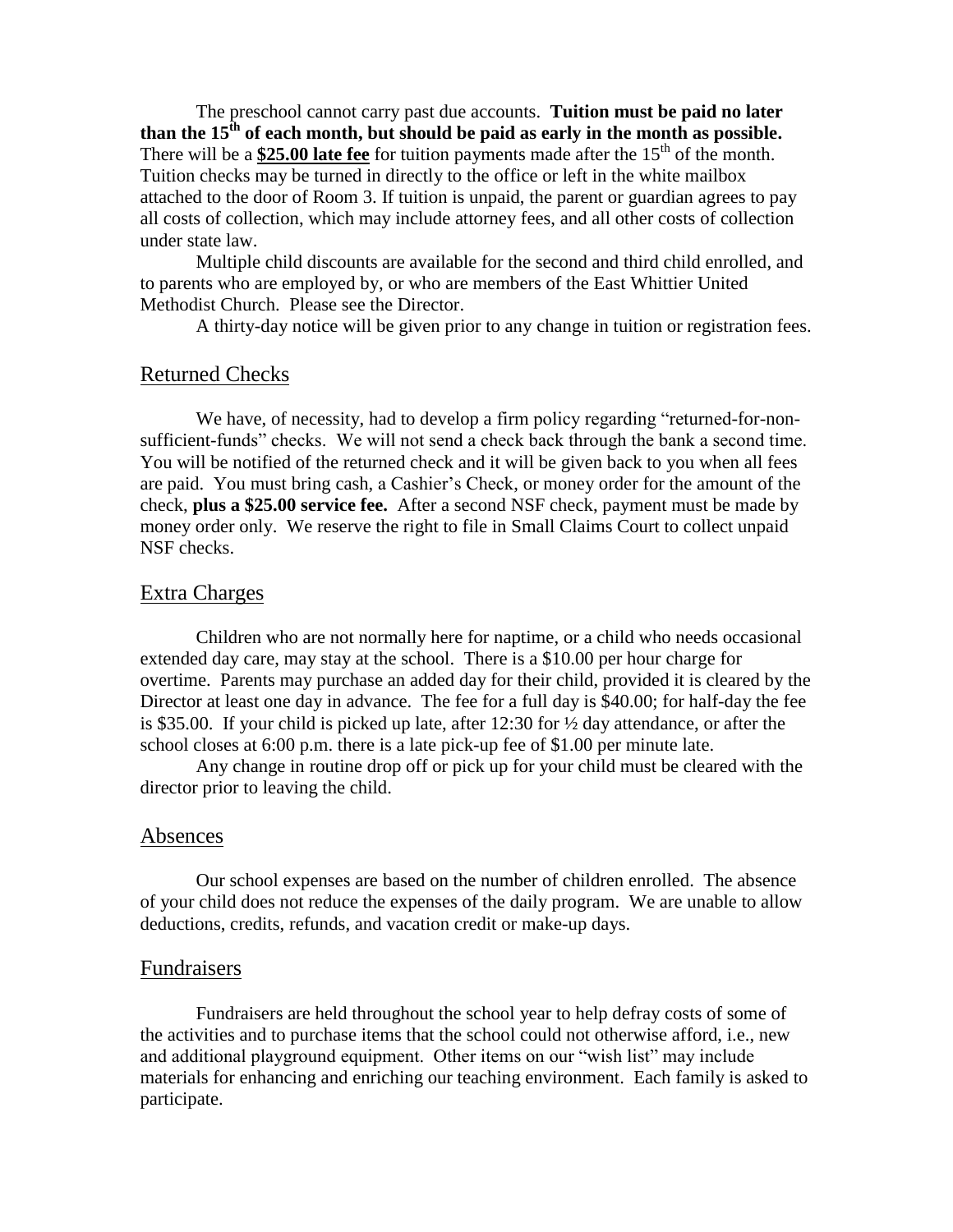## Snack, Breakfast, and Lunch

The preschool will provide a morning and an afternoon snack. Your child may bring breakfast from home to eat at school. Children eating breakfast need to be finished by 8:00 am. Children eating lunch at school will need to bring a nutritious lunch from home. The preschool can not heat any lunches. No candy, gum, or excessive amounts of sweets, please. Donuts are not a nutritious breakfast and are not allowed. If a child has severe food allergies, please notify the office. We may ask the parent to bring snack for the child in this case.

## Special Days and Birthdays

Special days include holiday parties and birthdays. Parents are encouraged to sign up to help with parties and to make their child's day special. Please notify your child's teacher if you plan to celebrate your child's birthday at school. All children are invited to attend holiday parties and special celebrations; if it is not their regularly scheduled day please make arrangements in advance with the Director or classroom teacher.

## School Performances and Programs

Children participate in at two programs during the year—one at Christmas time and one in June for Graduation. Performances typically start at 6:30 p.m. and are followed by a gathering of all the children and their families in Geer Hall for cookies and/or snacks and punch. We ask that all families bring cookies or snacks to share on that evening. These snacks can be home-made or store-bought. On those nights, children should be dropped off in their classrooms with their teachers no later than approximately 6:15 p.m., and parents can proceed to the church to find seats.

#### Health and Illnesses

Children with infectious diseases or any of the following symptoms can not be allowed to remain at school: a cold less than three days old; red throat; earache; swollen neck glands; fever; unexplained rash; cough; colored mucous; or if the child is listless, drowsy, has a headache, lacks appetite, or has vomited in the last 24 hours. The school staff has the authority to decide if the child is healthy enough to attend school.

Your child may be refused admittance if he /she arrive with any of the above symptoms. Please note **ANY CHILD SENT HOME DUE TO ILLNESS MUST BE OUT AT LEAST 24 HOURS (ONE FULL SCHOOL DAY),** or have a doctor's permission in writing to return. All children absent due to a communicable disease must have a doctor's note to return to school.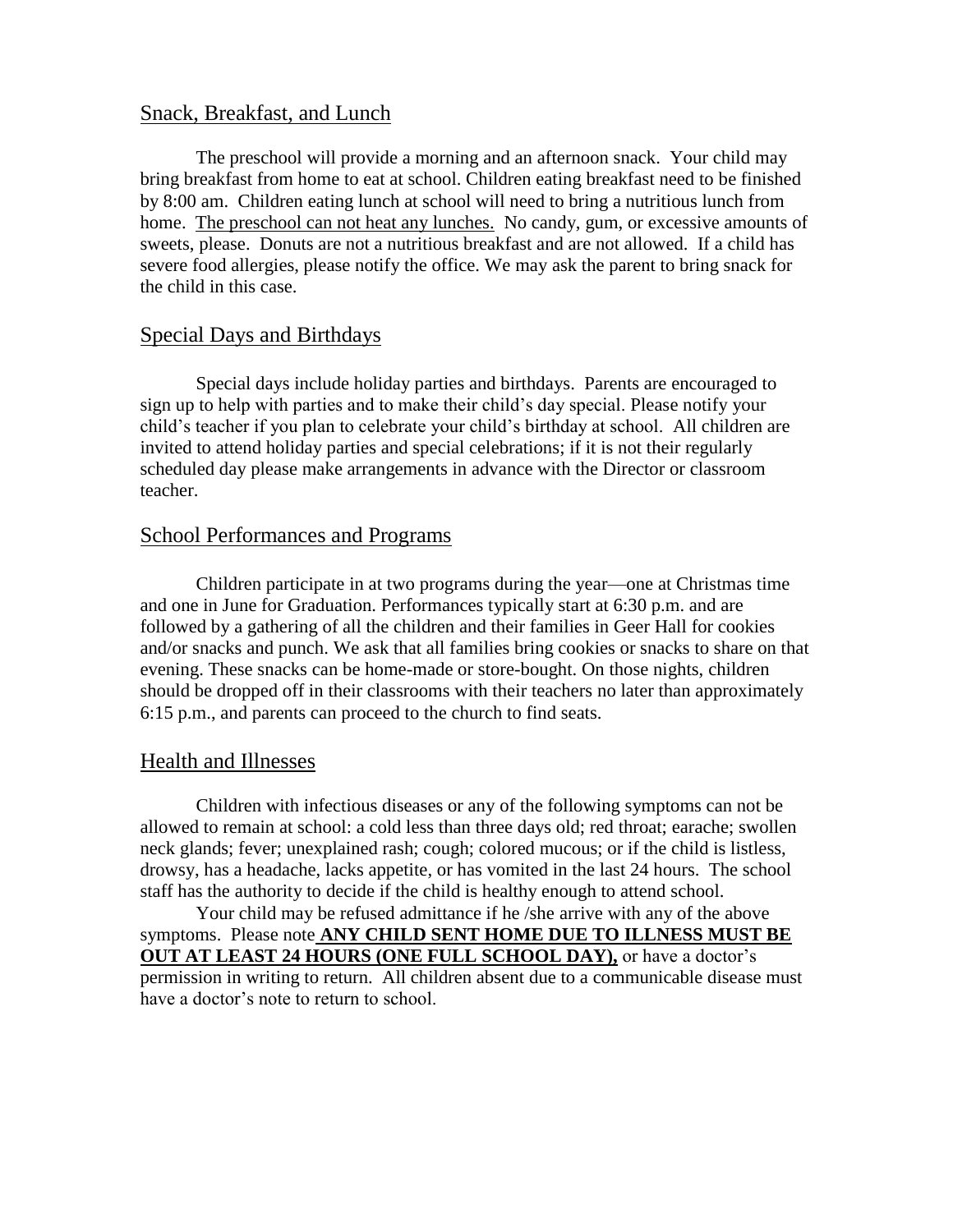On occasion, it is necessary for a child to continue medication after the contagious state of an illness. Please observe the following rules:

- 1. Do not put any kind of medication or vitamin pills in your child's lunch box.
- 2. Only the Director of the school, or person designated in charge when the Director is absent, is permitted to give medication.
- 3. These medications must be checked in with a staff member and must be stored in the school office.
- 4. No "over the counter" non-prescription medication will be given (aspirin, Tylenol, cough syrup). ONLY medication prescribed by a doctor, in its original container may be administered.
- 5. Parents must sign a consent form before a child can be given medication at school. Children with inhalers or nebulizers, please see Director. You will need to fill out the Nebulizer Care / Consent Form. The form must be completed by the parent and by the child's doctor before we can administer care. This form must be updated yearly.

# Covid-19 Protocols

As concerns around Coronavirus (COVID-19) increase, EWUMC Preschool is committed to communicating proactively and transparently with our families and children we serve. We will work through this uncertain time together. We will continue to support you in improving interactions, regardless of the circumstance. In times like these when children may be fearful and in need of additional emotional support, meaningful positive interactions are even more important.

In accordance with CDC and L.A. County Health Department guidelines, we have implemented the following health policies at the school:

- 1. Current Health orders require everyone (adults and children) to wear a mask when they are inside the classrooms, at all times, except for eating and napping). This will be required until further notice by the Health Department.
- 2. Please notify us immediately if someone in your family gets sick.
- 3. The students will have a health check and their temperature taken upon arrival, They will need to wash their hands before they go to class.
- 4. No student or staff member will be allowed on campus if they have a respiratory illness.
- 5. We will be doing daily staff and student health checks. Children or staff with the following illnesses will not be allowed on school grounds: diarrhea, severe coughing, irregular breathing, cold like symptoms, pink eye, unusual spots or rashes, sore throat, infected skin conditions, stiff neck, vomiting, severe itching or ill behavior, a temperature of a 100.4 or higher, color discharge from nose or eye.
- 6. If your student shows any of the symptoms above during the day, they will be placed in an isolated area and a parent or approved pick up person must pick up the student within 30 minutes of receiving the phone call.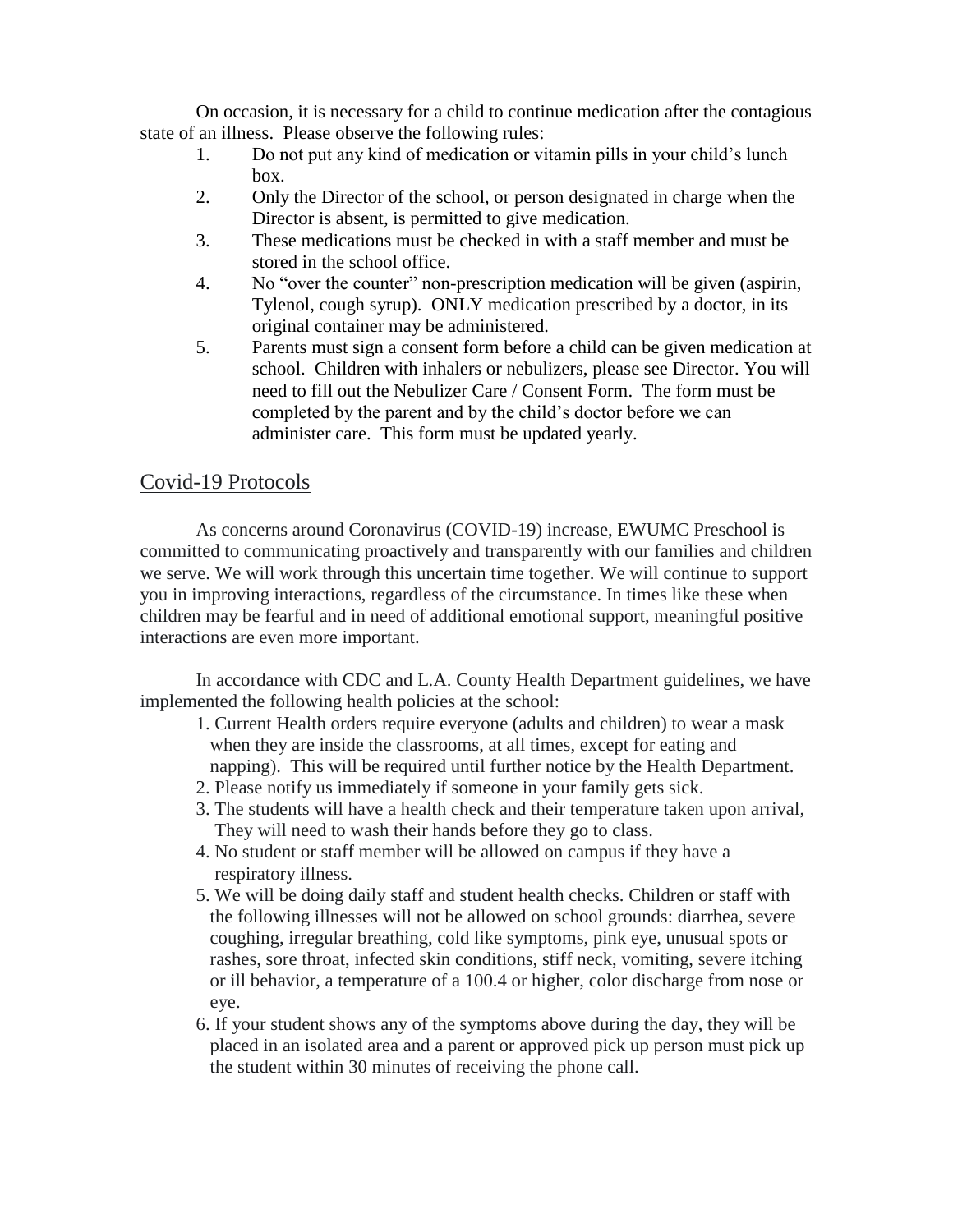#### Nap Time

Children attending full time nap between the hours of 12:30 and 2:30. Those children who do not sleep may rest quietly while listening to soft music. However, they must stay on the cot provided. Each child will need to bring, labeled with the child's name, one crib sheet and a small blanket. **Place these items in a backpack or cloth tote bag. NO SLEEPING BAGS OR OVERSIZED PILLOWS WILL BE ACCEPTED. All items must fit inside the child's backpack or bag and into the cubby or they will not be allowed at school.** Everything needs to go home weekly for laundering. Your child may need the comfort of a napping "buddy" or stuffed animal. Due to limited space your child may bring one item. It must remain in the cubby except at naptime.

#### Clothing

Children should be dressed appropriately for active outdoor activities. Children must wear tennis shoes and socks. No slip-on shoes or flip-flops are allowed. The center does not allow any type of tattoos (permanent or temporary), Mohawk-style haircuts, or superhero shirts. Children need to wear clothes that can become soiled. No dresses or skirts (unless shorts are worn underneath) for the children, and all long hair must be secured away from the face or held in a pony tail holder. We want children to have fun at school without worrying about their clothes. We will send a child home if they are not dressed appropriately, including wearing clothes that are too small or large for the child.

**Please label your child's belongings with their first and last name.** The preschool can not be responsible for lost items. All children need a complete change of clothes, at all times, in their cubby.

### Chapel

Chapel is held once a week, on Wednesday at 9:30 a.m. in the Church Sanctuary. Parents are invited to attend chapel any time. The children sing, pray, enter into worship, and enjoy Bible stories appropriate for the age of the children. It is our commitment to present God's word to the children every day. For those children who do not attend school on Wednesday, the teachers have a daily devotional time each day with their own class. They may read a story from the children's bible in their classroom, show a flannel story, or sing selected chapel songs.

#### Toilet Training

Children in the process of being toilet trained need to come to school in simple pull up clothing. Children in diapers need a supply of diapers and wipes, as the center does not provide these items. Remember "pull-ups" diapers will not be allowed at school. Our toilet training is offered only in our 2-year-old room. Children already in the center turning 3 and not toilet trained will stay in the 2-year-old room until they are fully toilet trained and there is room in the next class. Your child must be trained fully one month without accidents before moving up into the next class.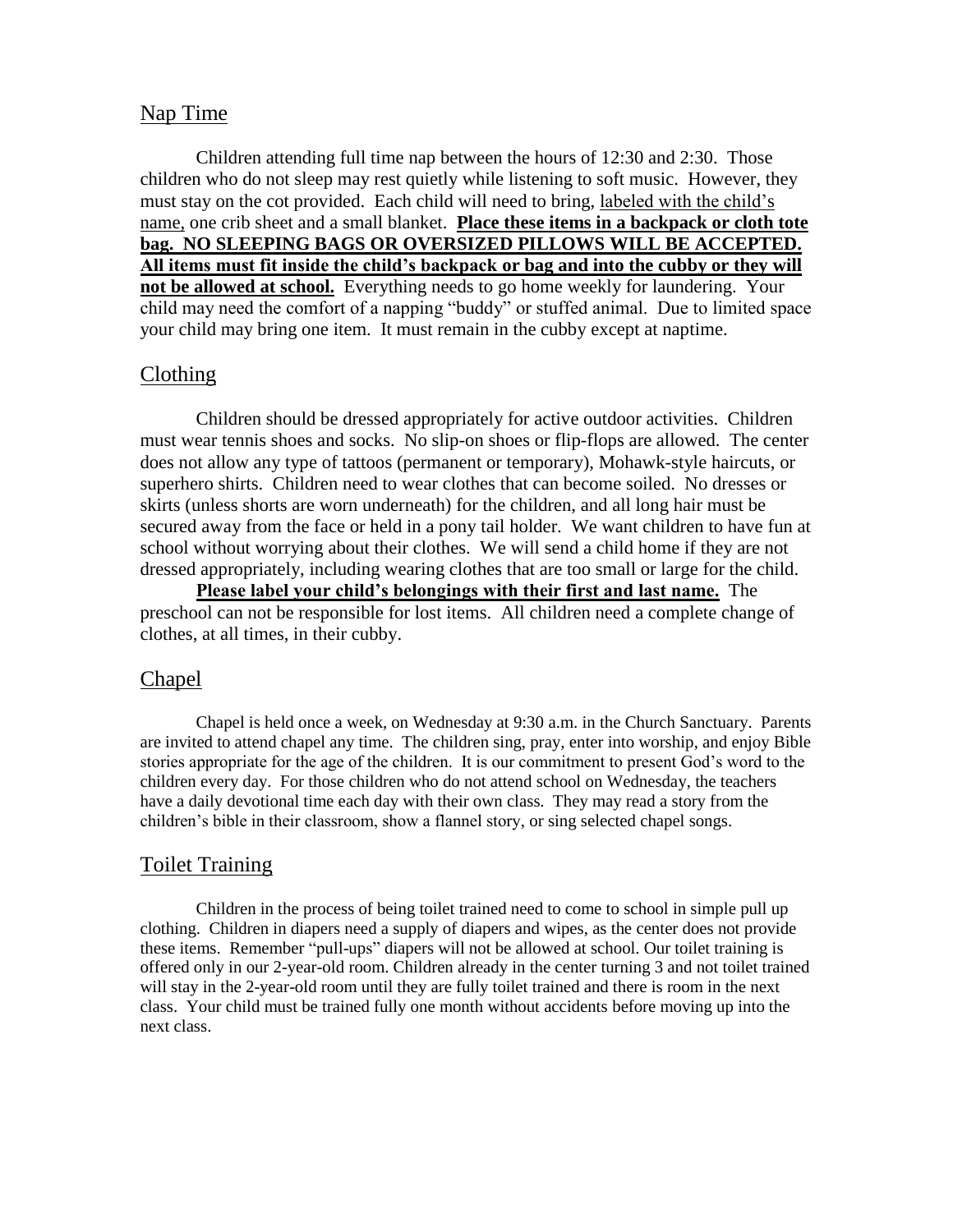#### **Conferences**

Parent conferences are scheduled once a year. However, at any time throughout the year, you or your child's teacher may request a conference when one is needed. The Director is also available for your needs.

## Share Days

If your child has something to share with the class, please put the item in a bag with their name on it and give it to the teacher. Personal items will not be accepted at school unless they are marked in this manner. Each class has its own share day – please check with your child's teacher for the day on which your child is scheduled to share. We can not take responsibility for any item that is broken, lost or stolen. **Please do not send any toys for sharing.** Books, photographs or just talking about something the child saw or did is the most appropriate sharing activity. We ask that the item be able to fit into the child's cubby unless arrangements have been made in advance. Pets may be brought to school **IF** the parent stays and then takes the pet home when share time is finished.

## Siblings

We understand that many of the children in our preschool have siblings, both older and younger. We want them to feel comfortable in our school and yet we need parents to understand the role of the staff is to supervise and prepare an exciting environment for the child enrolled. We ask that you be considerate and aware of supervision and the length of time siblings are in the classroom and on the play yard. **Please do not allow your child to run, play, or climb trees on the Church grounds after you have signed them out.**

#### Registration

There is an annual, non-refundable registration fee for students due by September 1. The amount will be added to the September tuition. Occasionally, photographs and videos of the children will be taken by the school staff, the children's families, and by the church. Upon registering your child, you give permission for the preschool to display this material to help promote the school. We do not allow the pictures to be posted on the Internet. Occasionally, Child Related Research, Inc. will come in to test products for child proofing. They pay a small stipend to the school for our participation.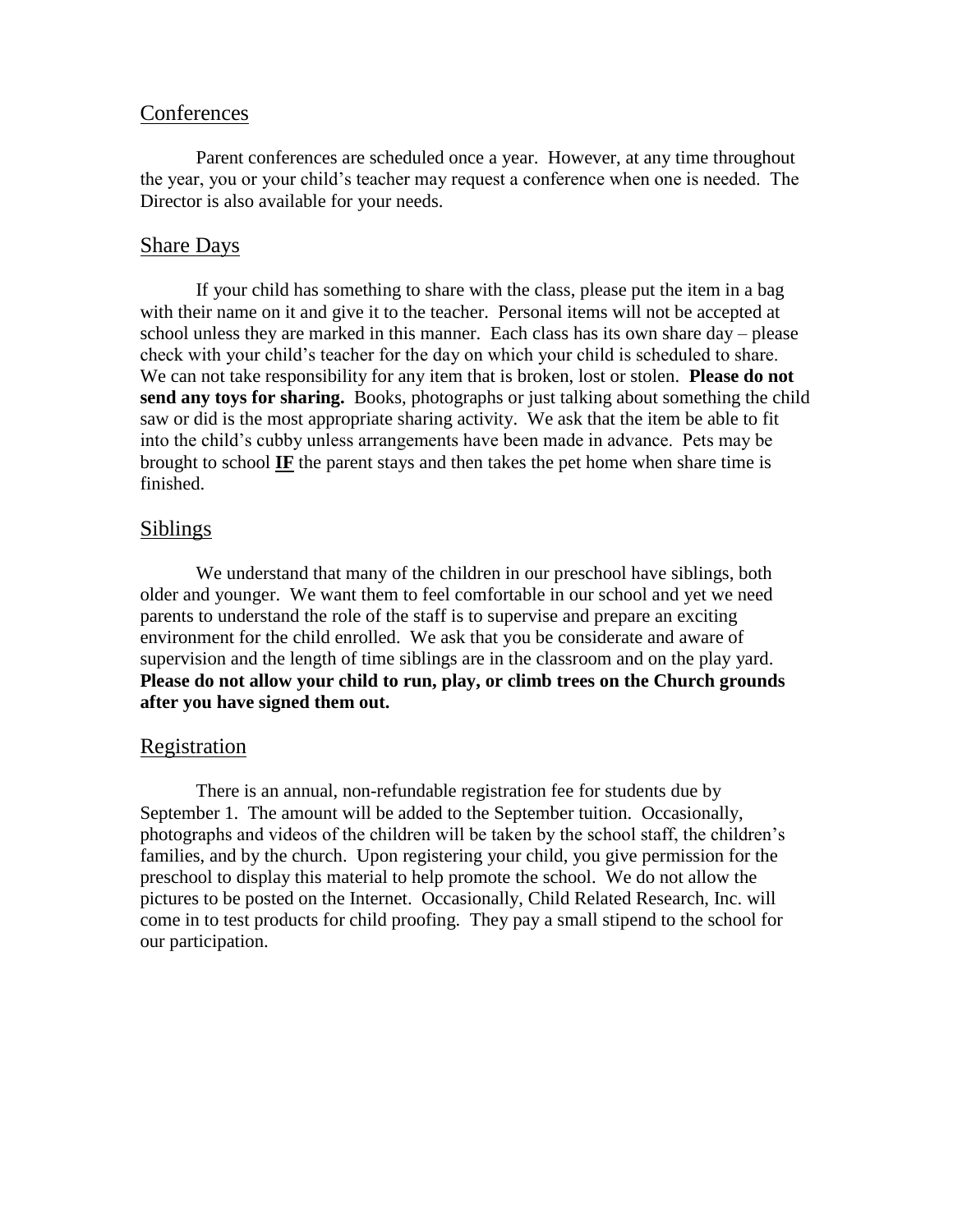## Admission

The EWUMC Preschool serves preschoolers. All registration forms must be completed before your child can start school. These policies must be read and all applications signed. Parents are encouraged to set up an appointment for any questions on policies that are not understood.

On or before the first day of school, the following must be on file with the Director:

- 1. Registration fee non refundable
- 2. Tuition paid for the first month
- 3. Identification and Emergency form
- 4. Physician's report
- 5. Immunization Record
- 6. Health History
- 7. Emergency Release
- 8. Emergency information card
- 9. Parent's rights form
- 10. Child's Rights form
- 11. Elk's Lodge Vision Screen permission forms (2)
- 12. Preschool information sheet
- 13. Parent/School Agreement

In compliance with the state law, children are admitted only if the program can meet their needs and if their admission will in no way impede the ability of the program to meet the needs of the other children enrolled.

The Director, in consultation with the instructional staff, makes the final decision about placement of children in the program and makes the final decision about moving the children from class to class.

To be enrolled, a child must meet the following criteria (1) be at least 2-years-old (2) be physically, intellectually and emotionally able to participate in the program (3) have no health or behavior patterns which would be detrimental to other children in the program.

The admission contract between parent(s) and the preschool constitutes agreement by the parent(s) to be punctual in bringing the child to school and picking him/her up at dismissal time. Parents must pay for the contracted time whether the child is present or not.

## Immunization Requirements for School Entry

By law, the state requires that your child may not be admitted to school unless all immunizations are up-to-date. The following are the state requirements for child care entry for children two years through five years:

| Polio:       | 3 shots                           |
|--------------|-----------------------------------|
| DPT/DTAP/DT: | 4 shots                           |
| Hepatitis B: | 3 doses                           |
| MMR:         | 1 dose – after the $1st$ birthday |
| HIB:         | 1 dose – after the $1st$ birthday |
| Varicella:   | 1 dose                            |
| Hepatitis A  | 2 doses                           |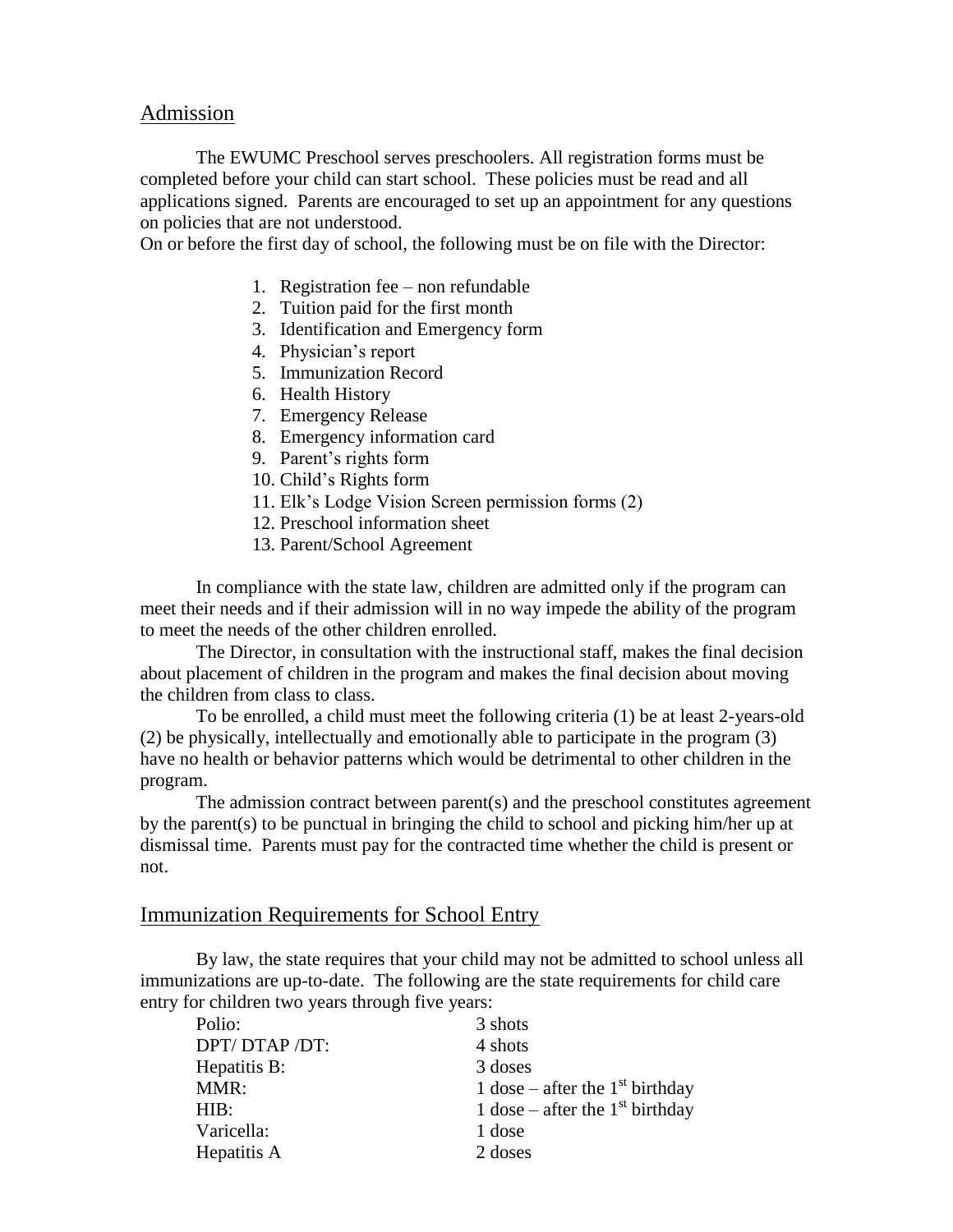In addition to the above, a complete Physician's Report, completed and signed by the doctor is required prior to entrance. A child may be exempt from the immunization requirements when the physician recommends against the immunization based on medical grounds. If your child is exempt and there is a disease outbreak, the Health Department may order us to exclude your child for their own protection.

# Discipline

It is our goals to have a friendly, safe, cooperative social environment where children can happily play and grow. When a child uses improper behavior, the staff will re-direct the child and reinforce positive behavior. When the child's behavior is continually unacceptable, the child will be placed in a "time out" until the child feels they are ready to rejoin the group and use appropriate behavior. The Director may choose to meet with the parents of the child. If the improper behavior continues, the Director and staff retain the right to determine if the child is compatible and/or benefits from this program. If a solution can not benefit both parties, we reserve the right to discontinue our services. Our philosophy of discipline is in accordance with Title 22, Section 101323.1- "any form of discipline or punishment which involves a child's personal rights as specified in Section 101223 shall not be permitted."

## Student Dismissal

Dismissal is the termination of a child's participation in the preschool by action taken by the Board of Directors or staff of the center. Grounds for dismissal are:

- 1. The failure of the family to pay established fees and tuition.
- 2. Failure of the family to carry out parental responsibilities as outlined in Parents Rights and Responsibilities.
- 3. Extended or excessive absence of the child without having made special arrangements. A situation in which continuing patterns of health or behavior of the child make it impossible to maintain a quality program for the other children.
- 4. A situation in which continuing patterns of health or behavior of the child make it a hazard to other children or the staff.
- 5. Situations in which the programs offered are considered inappropriate to the needs of the child.
- 6. A situation in which resources available to the preschool necessitates the discontinuance of the program in which the child is participating.

The Director of the preschool shall have the authority to immediately dismiss any student on grounds numbered 1-5, as listed above. Such administrative dismissal may be appealed to the Board of Directors through procedure provided in the policy on Parental Rights and responsibilities.

Dismissal on the basis of grounds 6 shall be done only by the action of the Board of Directors, which shall take action only after hearing the recommendation of the Director of the preschool. The parents shall be given a two-week written notice of any condition or situation that might lead to the dismissal of their child on these grounds.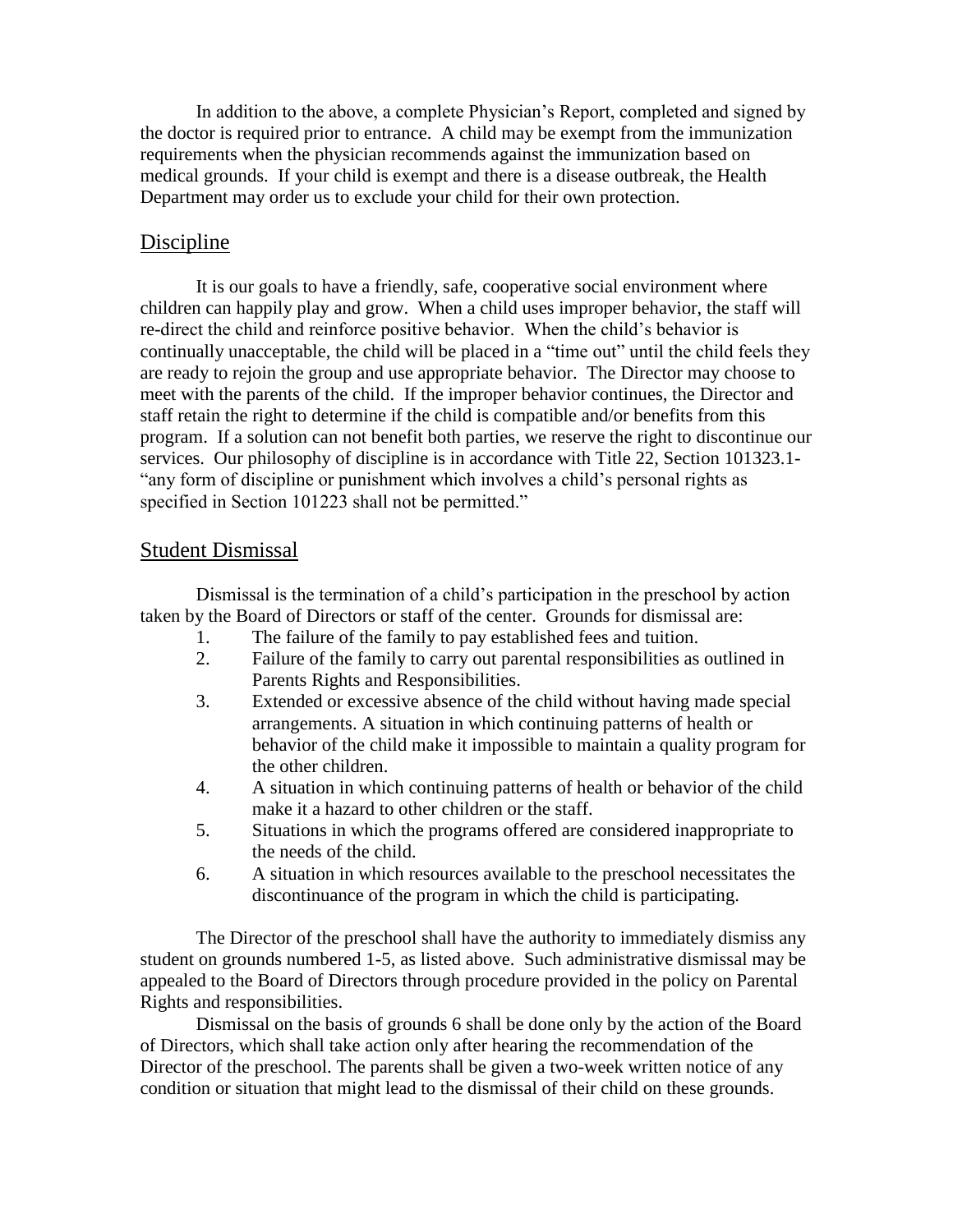# Suspension of a Student

The suspension of a student is an administrative action taken by the school Director to temporarily exclude an enrolled student from participation in the preschool. Grounds for suspension are:

- 1. A clear and present danger to the physical safety or health of the other students or staff.
- 2. A situation in which the regular program of the classroom, playground, or the preschool can not be implemented while the student is participating. A suspension is considered an emergency measure and requires no advance warning. The following procedures shall be observed:
- 3. The Director shall hold a conference with the parent(s) within 48 hours or as soon as possible after the beginning of the suspension.
- 4. The parents shall be given written notification of the suspension signed by the Director.
- 5. The duration of the suspension shall be at the discretion of the Director except that it shall not exceed 5 school days except with the agreement of the parent(s) or by action of the school board.
- 6. The Director shall report all student suspensions to the preschool Board of Directors.

# Rights and Responsibilities of Parents

Parents of the EWUMC Preschool students have the right to:

- 1. Know that the safety and health of their child is being protected and maintained in every reasonable way possible while he/she is at the EWUMC Preschool.
- 2. Know that their child is being treated with respect, love and wisdom by the preschool staff.
- 3. Have school policies, rules, and procedures clearly communicated to all parents.
- 4. Discuss their child's needs with the teacher or Director.
- 5. Request information about –or discuss- any preschool program, policy, rule, or procedure from or with the Director.
- 6. Visit their child's classroom at any time except when parents' presence is a disturbing factor in the classroom.
- 7. Know that confidential information about the child and family will be held in confidence by preschool teachers and staff except when action of the Board of Directors may be necessary, in which case the Board will be given such information as may be needed in confidential closed session.
- 8. Be given timely notice of any condition that might lead to the dismissal of their child by the preschool.
- 9. Appeal the decision of the Director to the Board of Directors.
- 10. Contact the Chairperson of the Board of Directors.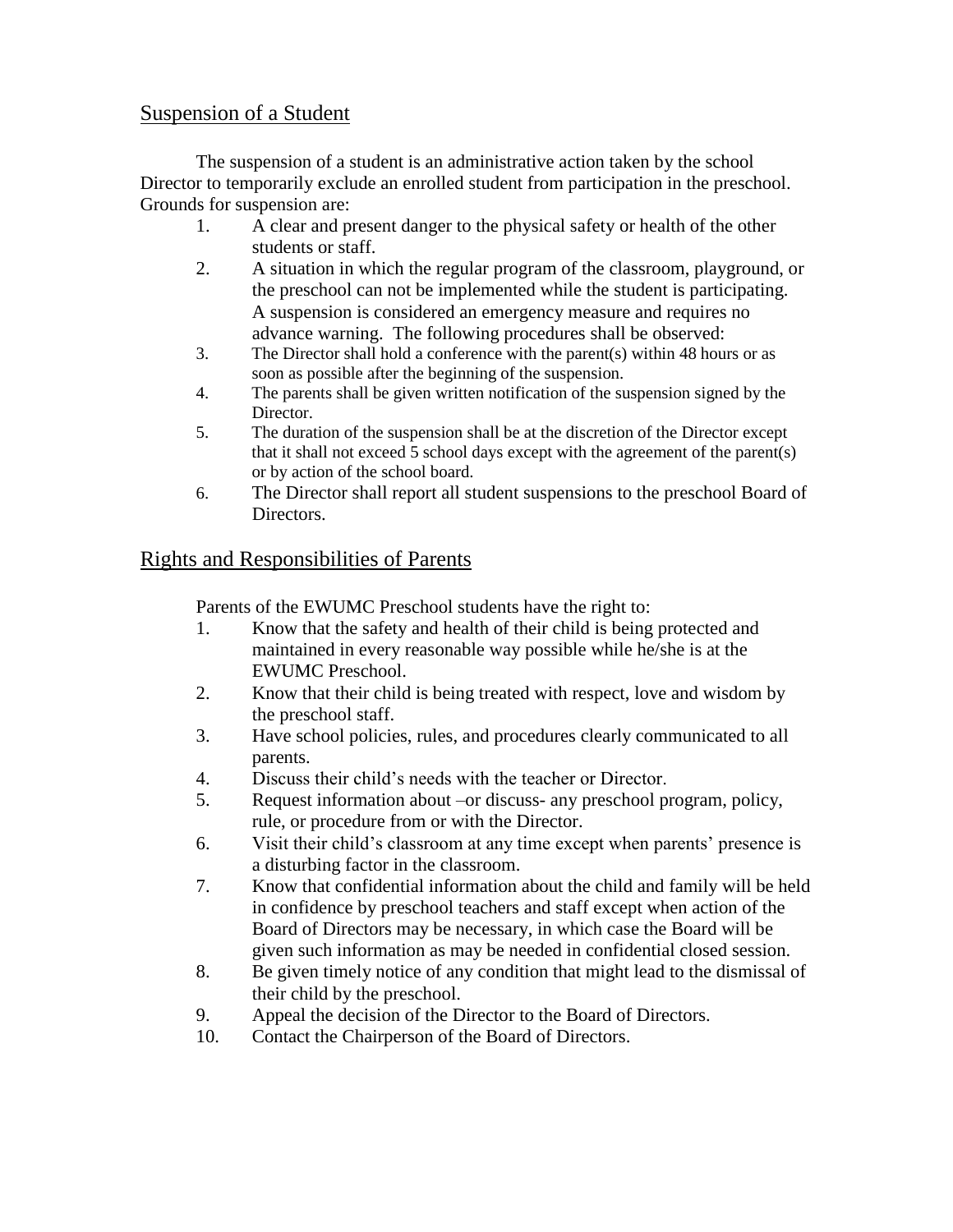Parents of the EWUMC Preschool's students have the responsibility to:

- 1. Pay appropriate fees and tuition promptly.
- 2. Pick up children punctually at the end of the program each day.
- 3. Notify the staff of any unusual conditions that may affect the child's health or behavior while participating in the preschool program.
- 4. Comply with preschool policies, rules, and schedules.
- 5. Comply with reasonable requests of the preschool staff.
- 6. Support special preschool activities.
- 7. Maintain pertinent information such as telephone numbers; address changes etc. for their child's personal file.

Procedures for Parent Appeal to the Board of Directors

- 1. The parent(s) shall contact the chairperson of the Board of Directors.
- 2. The chairperson, in consultation with the parent, shall schedule and determine the nature of the presentation to the Board, i.e. a letter, a personal appearance, etc.
- 3. The Director shall be notified in advance of the appeal and its substance.
- 4. The Board shall hear the appeal in closed session with the Director in attendance.
- 5. The Director shall have the opportunity to respond to the complaint in closed session with or without the parent present depending on the preference of the majority of the Board.
- 6. The Board shall discuss the complaint and its own course of action in closed session with or without the Director present depending on the preference of the majority of the Board.
- 7. The Board shall take any formal action in open session.
- 8. The parent, if not present at the Board meeting, shall be notified of the Board's decision in a timely manner by the chairperson of the Board.

# Termination

The parent or guardian will give a **two-week written notice** when the child is to be withdrawn and their contract terminated. No fees will be refunded and the account must be paid in full upon notification that the child is leaving the center. If notice is not given, the parent will be responsible for half the month of the monthly tuition.

## **Emergencies**

The preschool will exercise reasonable care and judgement in all matters related to the welfare and safety of each child. In case of illness or accident to the child, the center will promptly take such measures as we, in our judgement, deem is in the best interest of the child, and we will notify the child as soon as possible.

In case of an illness or accident requiring a physician and a parent or guardian can not be reached, the Director or staff member in charge may call the physician at the parent's expense.

Parents are responsible for keeping emergency telephone numbers and addresses of those persons designated to pick up their children current (including their own).